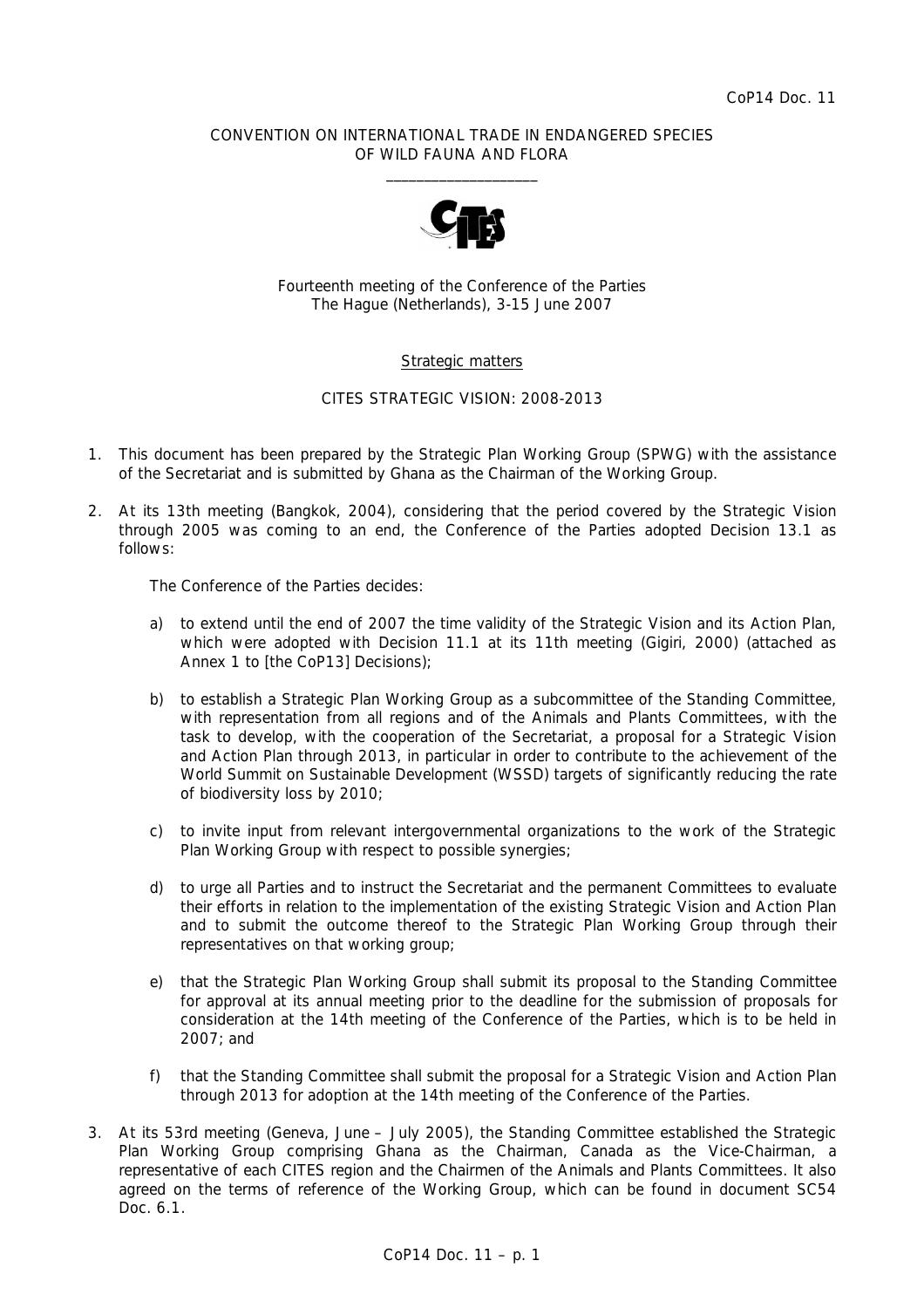- 4. A meeting of the SPWG was organized from 24 to 28 April 2006, in Ottawa, Canada, hosted by the Government of Canada. The SPWG was assisted by the Secretariat.
- 5. In advance of the meeting, the Secretariat sent Notification to the Parties No. 2006/018, of 9 March 2006, inviting Parties to submit their comments for the consideration of the Strategic Plan Working Group. As a result, at the meeting, the Working Group was able to take into account submissions from Parties and non-governmental organizations, in addition to documents from the Animals and Plants Committees and the Secretariat, and the documents referred to specifically in the terms of reference.
- 6. The report of SPWG was presented at the 54th meeting of the Standing Committee (SC54, Geneva, October 2006), including a draft of a Strategic Plan for CITES for the period 2008-2013 (subsequently changed to a Strategic Vision). The document explained that, although the SPWG had followed its terms of reference closely, one issue that emerged in its discussions had caused it to stray from these terms of reference in one respect. It was noted that the Action Plan to implement the current *Strategic Vision through 2007* contained a large number of activities to be implemented by the Parties, the permanent committees of CITES or the Secretariat. Many of the Action Points had been implemented and the Secretariat provided a long list of the actions taken to achieve the implementation of the Action Plan. However, for many others, particularly those addressed to the Parties, there was no information available to indicate what action had been taken. It was also noted that some of the Action Points were expressions of policy that might be better recorded in a different way. After considerable discussion, the Working Group agreed to suggest that any specific actions to be taken by Parties, committees or the Secretariat should be specified in the Resolutions and Decisions of the Conference of the Parties, and that it was not helpful to create another separate layer of instructions and recommendations. For this reason the Working Group did not prepare an action plan to implement the Strategic Vision. Rather it suggested that the new Strategic Vision should provide a framework for the future development of the body of Resolutions and Decisions, so that amendments to this soft law of CITES and any new resolutions and decisions should be designed to achieve the goals of the Strategic Plan.
- 7. Following discussion of the draft Strategic Vision at SC54, the Standing Committee requested participants who had commented on the draft during the discussion to give their comments in writing to the Secretariat by 15 November 2006, for transmission to the SPWG. The Committee requested the SPWG to prepare a revised draft of the Strategic Vision taking these comments into account, and to submit this for consideration at the 14th meeting of the Conference of the Parties (CoP14).
- 8. The SPWG met a second time in Geneva from 15 to 19 January 2007 and prepared a revised draft Strategic Vision taking into account all of the comments received. This is presented in the Annex to the present document.

## Recommendation

9. On behalf of the Standing Committee, the SPWG presents the draft resolution in the Annex and the attached *CITES Strategic Vision: 2008-2013* for adoption by the Conference of the Parties.

## COMMENTS FROM THE SECRETARIAT

- A. The Secretariat assisted the SPWG in its deliberations and supports the general approach that has been taken. Although it would certainly be possible to arrange the contents of the draft Strategic Vision in a different way, the Secretariat believes that the basic elements are sound, in particular taking into account the terms of reference that were specified by the Conference of the Parties.
- B. At SC54, some Parties expressed concerns about the draft document that was presented there. Those who commented were provided with the opportunity to submit their comments in writing for consideration by the SPWG. The Working Group discussed all of the comments received and has improved the document as a result. In some cases, the improvement was to provide a better explanation of the logic for the approach that has been taken in the revised Strategic Vision. In other cases, the change required was more substantive.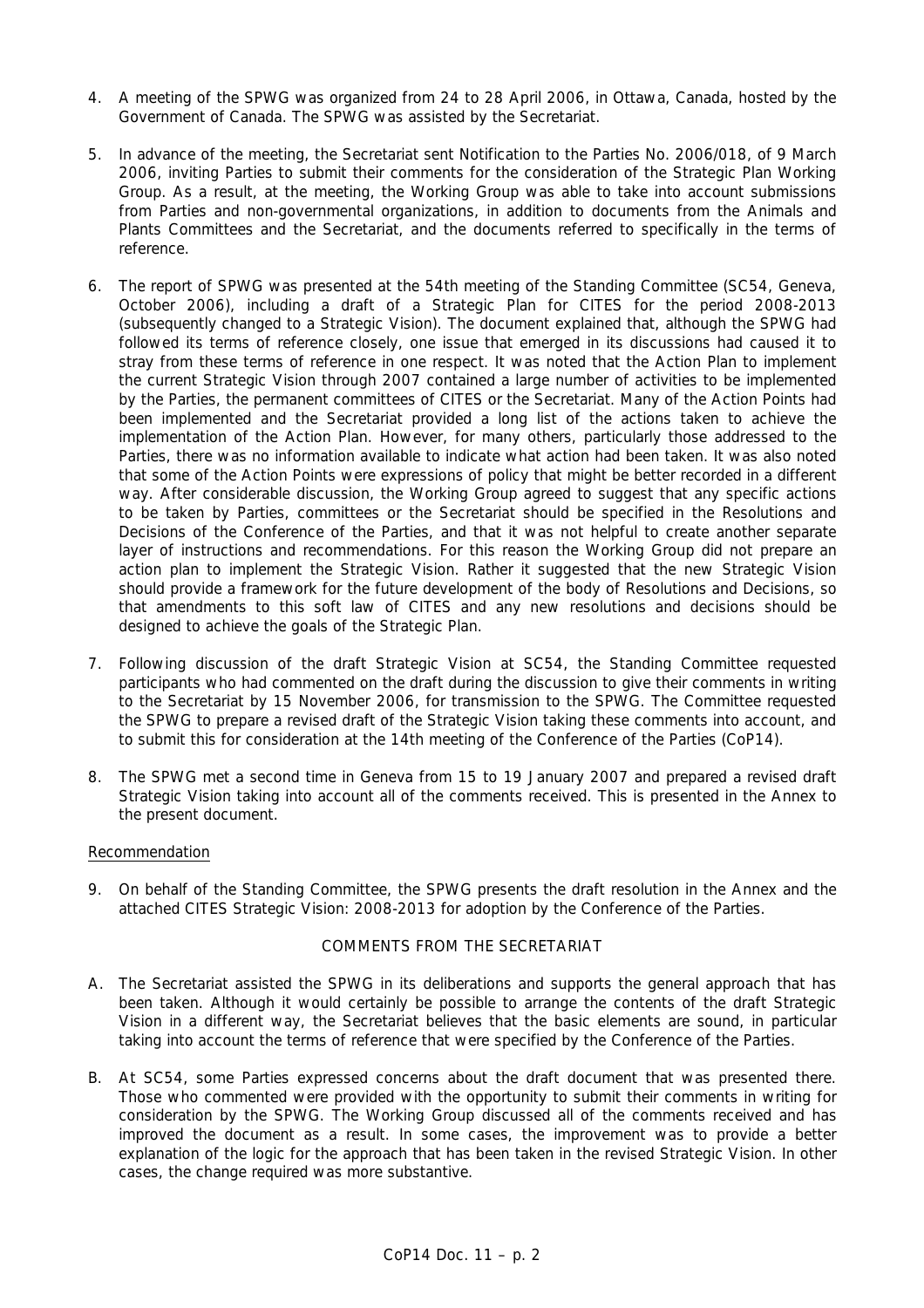C. The Secretariat does not share the concern of some commentators that the present draft looks too far beyond the core purpose of CITES. It is simply undeniable that developments in CITES are affected by developments in other international fora, comprising the same States, aimed at balancing environmental aims and priorities with the needs of people. CITES has shown its durability and adaptability to changing circumstances over more than 30 years, and must continue to do so.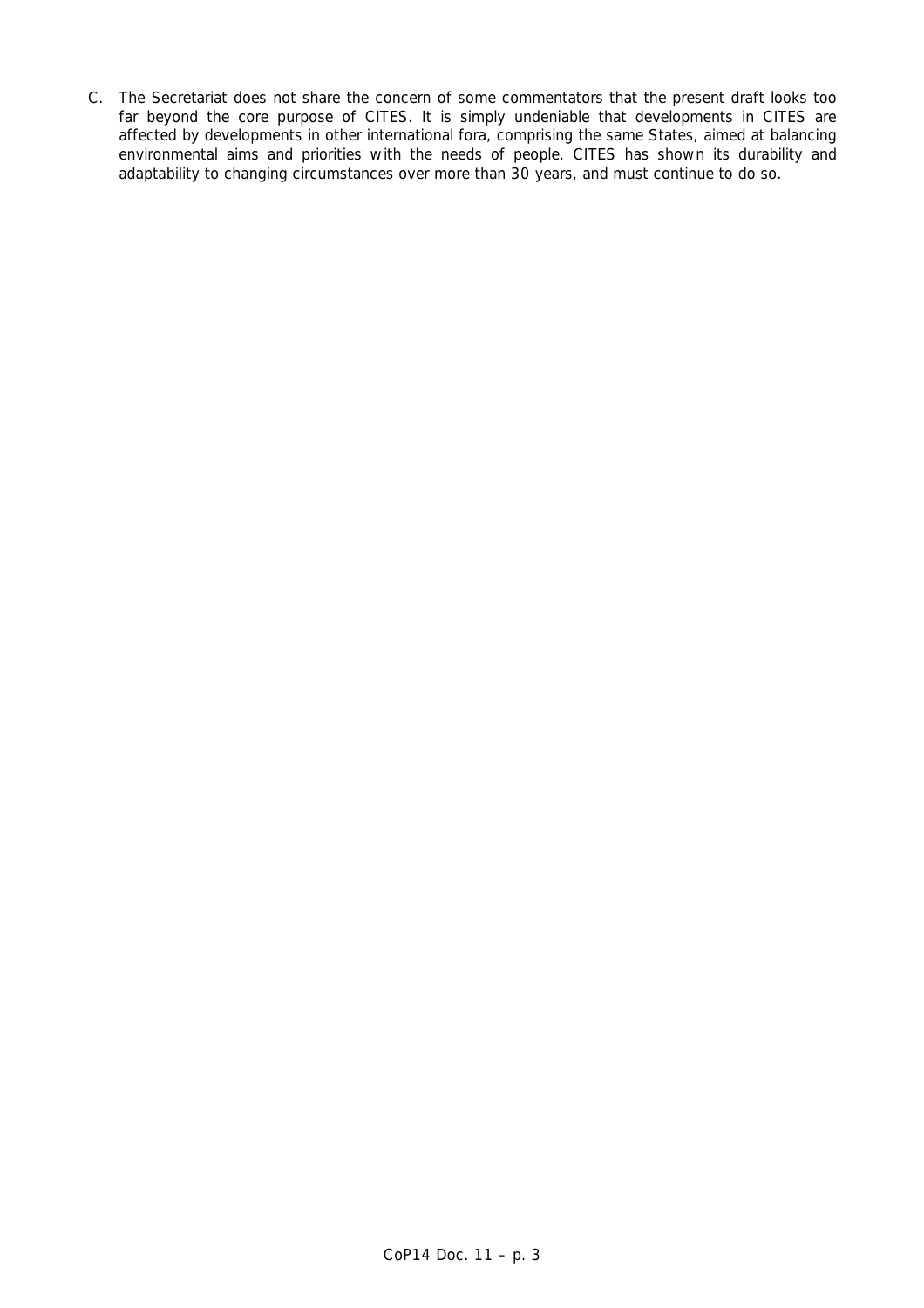### DRAFT RESOLUTION FOR CONSIDERATION AT THE 14TH MEETING OF THE CONFERENCE OF THE PARTIES

#### CITES Strategic Vision: 2008-2013

RECALLING Decision 11.1, adopted at the 11th meeting of the Conference of the Parties (Gigiri, 2000). through which the Conference adopted the *Strategic Vision through 2005* and the *Action Plan*;

RECALLING Decision 13.1, adopted at the 13th meeting of the Conference of the Parties (Bangkok, 2004) through which the Conference extended to 2007 the period of validity of the *Strategic Vision through 2005* and established a Strategic Plan Working Group as a subcommittee of the Standing Committee to prepare a new strategic vision for the period 2008 to 2013;

RECOGNIZING, with gratitude, the work of the Strategic Plan Working Group;

CONSCIOUS of the need to improve the implementation of the Convention globally;

CONVINCED that the evolution of CITES must take into account developments in the broader international community relating to the environment and trade;

REAFFIRMING the commitment of the Conference of the Parties, expressed in Decision 13.1, to contribute to the World Summit on Sustainable Development target of significantly reducing the rate of biodiversity loss by 2010;

## THE CONFERENCE OF THE PARTIES TO THE CONVENTION

ADOPTS the *CITES Strategic Vision: 2008-2013*, annexed to this Resolution;

URGES Parties to review their policies and plans, including their biological diversity strategies and action plans where appropriate, in order to make any adjustments necessary to help ensure that the Goals specified in the *CITES Strategic Vision: 2008-2013* are achieved;

REQUESTS the Secretariat to design its programmes of work for the period 2008 to 2013 in order to support the implementation of the *CITES Strategic Vision: 2008-2013* in the Annex;

INVITES intergovernmental environmental fora, the secretariats of multilateral environmental agreements, other intergovernmental bodies and other organizations with an interest in the objectives of CITES to review their policies and their current and planned programmes and activities, with the aim of supporting achievement of the Goals specified in the *CITES Strategic Vision: 2008-2013*; and

INSTRUCTS the Standing Committee to review the progress in implementation of the *CITES Strategic Vision: 2008-2013,* and in achievement of the Objectives, at each of its ordinary meetings during the term of the plan, and to report at the 15th and 16th meetings of the Conference of the Parties.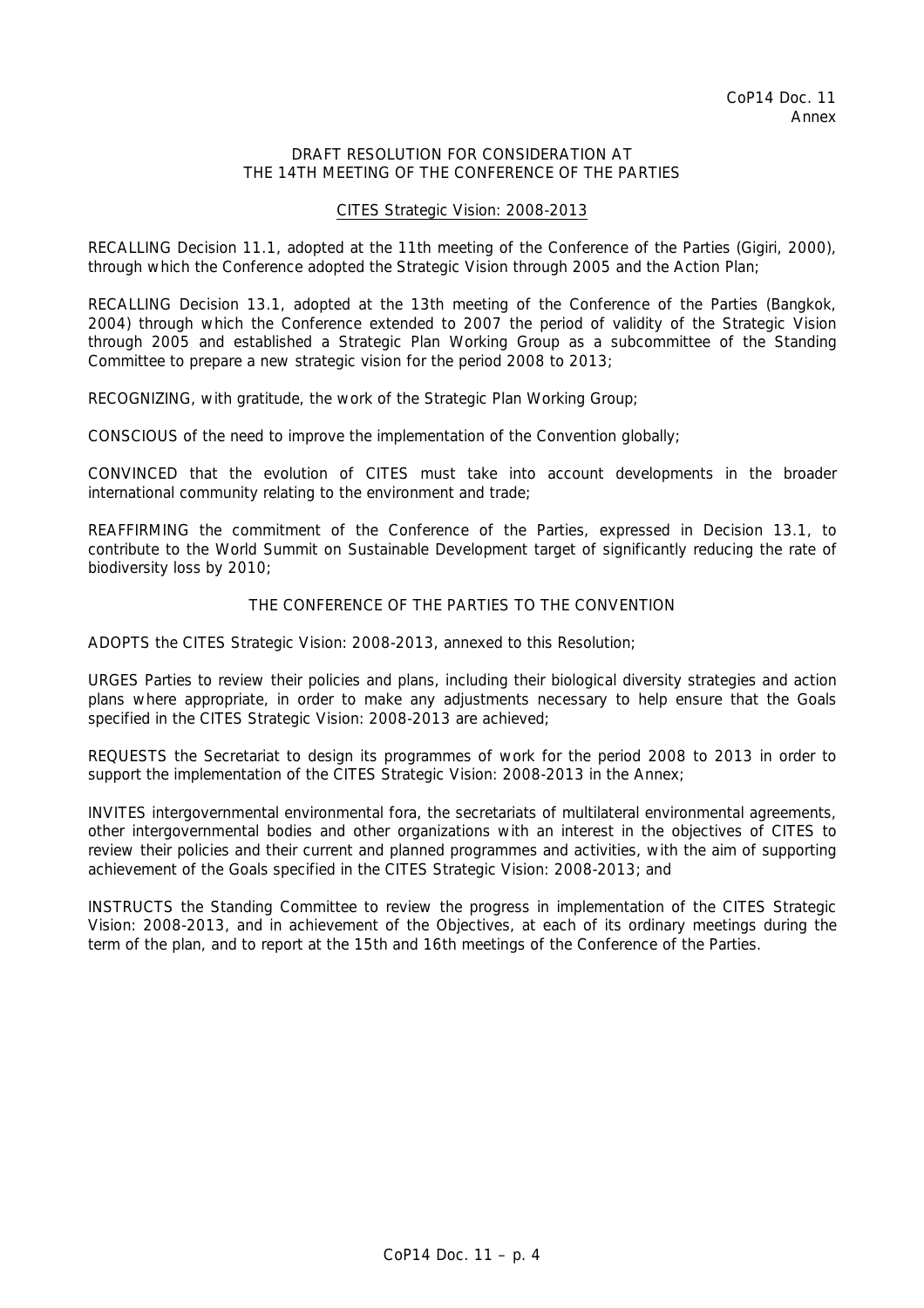#### ANNEX

### **CITES STRATEGIC VISION: 2008-2013**

### General introduction

The Convention on International Trade in Endangered Species of Wild Fauna and Flora (CITES) was concluded on 3 March 1973. It entered into force after ratification by 10 States, on 1 July 1975.

Since then, the number of countries that have ratified or acceded to the Convention has continued to increase. With 169<sup>1</sup> Parties, CITES is widely regarded as one of the most important international conservation instruments. During this period, the Conference of the Parties has shown itself to be capable of adapting to changing circumstances and, through the adoption of Resolutions and Decisions, has demonstrated an ability to construct practical solutions to increasingly complex wildlife trade and conservation problems.

At its ninth meeting (Fort Lauderdale, 1994), the Conference of the Parties commissioned a review of the Convention's effectiveness. The principal purposes of the review were to evaluate the extent to which the Convention had achieved its objectives and the progress made since CITES came into being and, most importantly, to identify deficiencies and requirements necessary to strengthen the Convention and help plan for the future. At its 10th meeting (Harare, 1997), the Conference agreed to an Action Plan for implementing certain findings and recommendations of the review. A central finding was the need for a strategic plan and, at its 11th meeting (Gigiri, 2000), the Conference of the Parties adopted the *Strategic Vision through 2005*, and an Action Plan.

At its 13th meeting (Bangkok, 2004), the Conference of the Parties adopted Decision 13.1, which extended the validity of the Strategic Vision and Action Plan until the end of 2007. It also established a procedure for developing a new Strategic Vision through 2013, particularly to contribute to the achievement of the World Summit on Sustainable Development (WSSD) targets of significantly reducing the rate of biodiversity loss by 2010. The present document is the result of this process.

With this new Strategic Vision, the Conference of the Parties to CITES outlines the Convention's direction in the new millennium and takes into account, within the context of its mandate, issues such as:

- meeting the UN Millennium Development Goals;
- significantly reducing the rate of biodiversity loss by 2010;
- ensuring stewardship of natural resources and their use at sustainable levels;
- safeguarding wildlife as an integral part of the global ecosystem on which all life depends;
- achieving deeper understanding of the cultural, social and economic issues at play in producer and consumer countries;
- promoting wider involvement of civil society in the development of conservation policies and practices (including non-governmental organizations concerned with development or environment, community groups, professional associations, trade unions, business associations, coalitions and advocacy groups); and
- giving greater attention to international trade in timber and aquatic species.

*<sup>1</sup> As of January 2007.*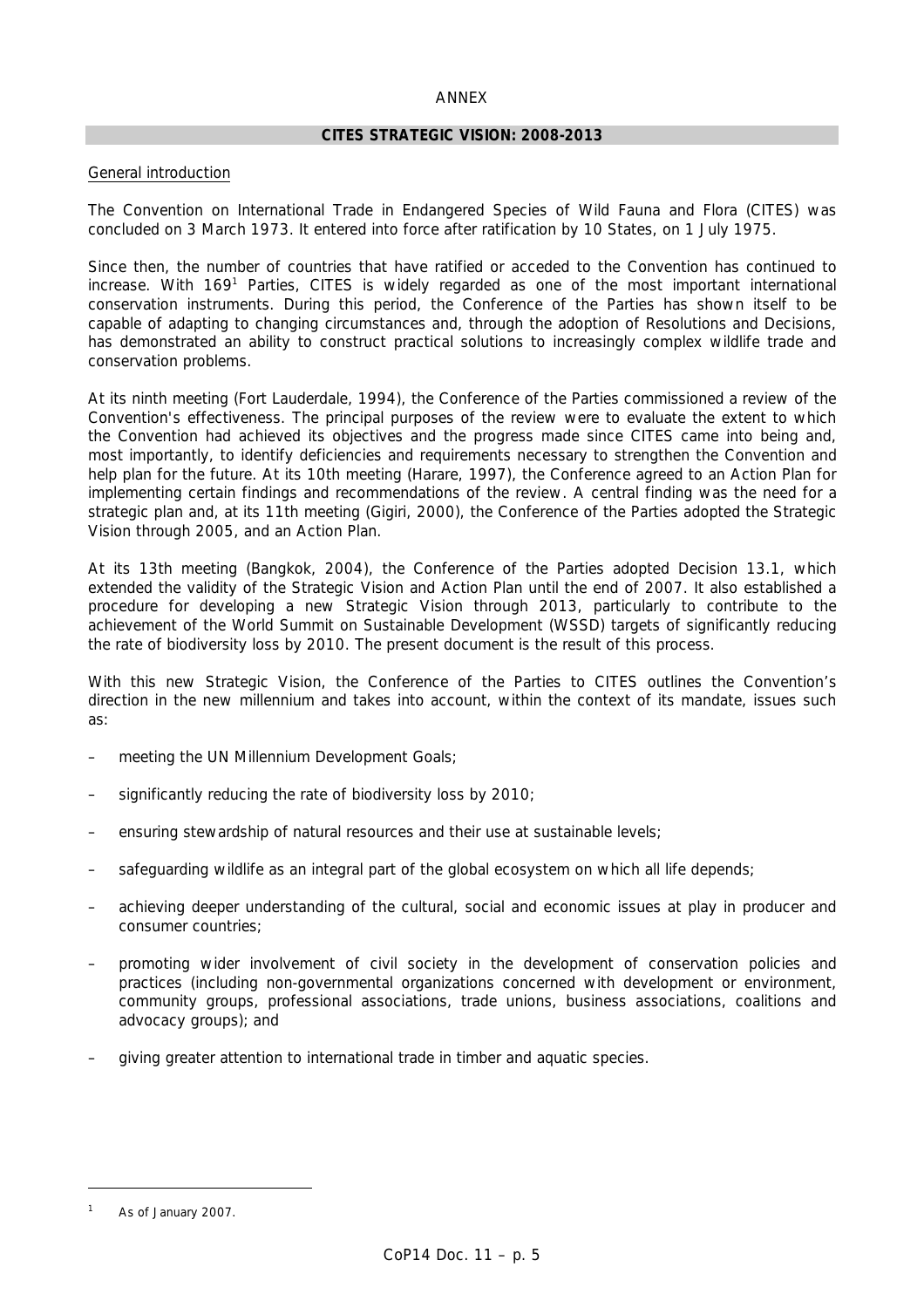## Purpose

The two-fold purpose of the Strategic Vision is:

- to improve the working of the Convention, so that international trade in wild fauna and flora is consistently conducted at sustainable levels; and
- to ensure that CITES policy developments are aligned with changes in international environmental priorities and take into account new international initiatives.

The *CITES Strategic Vision: 2008-2013* confirms the recognition by the Parties that sustainable trade in wild fauna and flora can make a major contribution to achieving the broader objectives of sustainable development and biodiversity conservation. It also recognizes that Parties must continue to ensure that proper mechanisms to regulate trade are in place. These depend upon the availability of and access to reliable scientific data and to information generated by effective monitoring systems to counter overexploitation. But information by itself is not enough and such trade mechanisms also require strong national capacity backed by good cooperation at national, regional and global levels. However, the purposes of the Strategic Vision will be achieved only if CITES maintains a high political profile.

### **Structure**

In order to achieve this purpose, three broad goals, of equal priority, have been identified as the key components of the Strategic Vision:

- Goal 1: Ensure compliance with and implementation and enforcement of the Convention
- Goal 2: Secure the financial basis for the Convention
- Goal 3: Ensure that CITES and other multilateral instruments and processes are coherent and mutually supportive.

The first two goals aim at consolidating the existing strengths of the Convention. The last places CITES in the wider context of relevant multilateral environmental agreements and related conventions, agreements and associations.

Within the framework provided by each of these goals, this Strategic Vision identifies a number of objectives to be achieved. And, as a basis for determining success of the Vision, when the Parties meet at their 16th meeting, in 2013, a number of specific indicators are listed under each objective.

This document provides a framework for the future development of the existing body of Resolutions and Decisions, so that amendments to this soft law of CITES and any new resolutions and decisions should be designed to achieve the goals of the Strategic Vision. It should not be considered as an action plan and it does not try to prescribe how the goals or objectives are to be achieved. Rather this is left to the Parties, the Committees or the Secretariat to decide for themselves, or for the Conference of the Parties to specify the required actions through Resolutions or Decisions.

It should be noted that all references to "trade" in the Strategic Vision refer to trade as defined in Article I of the Convention.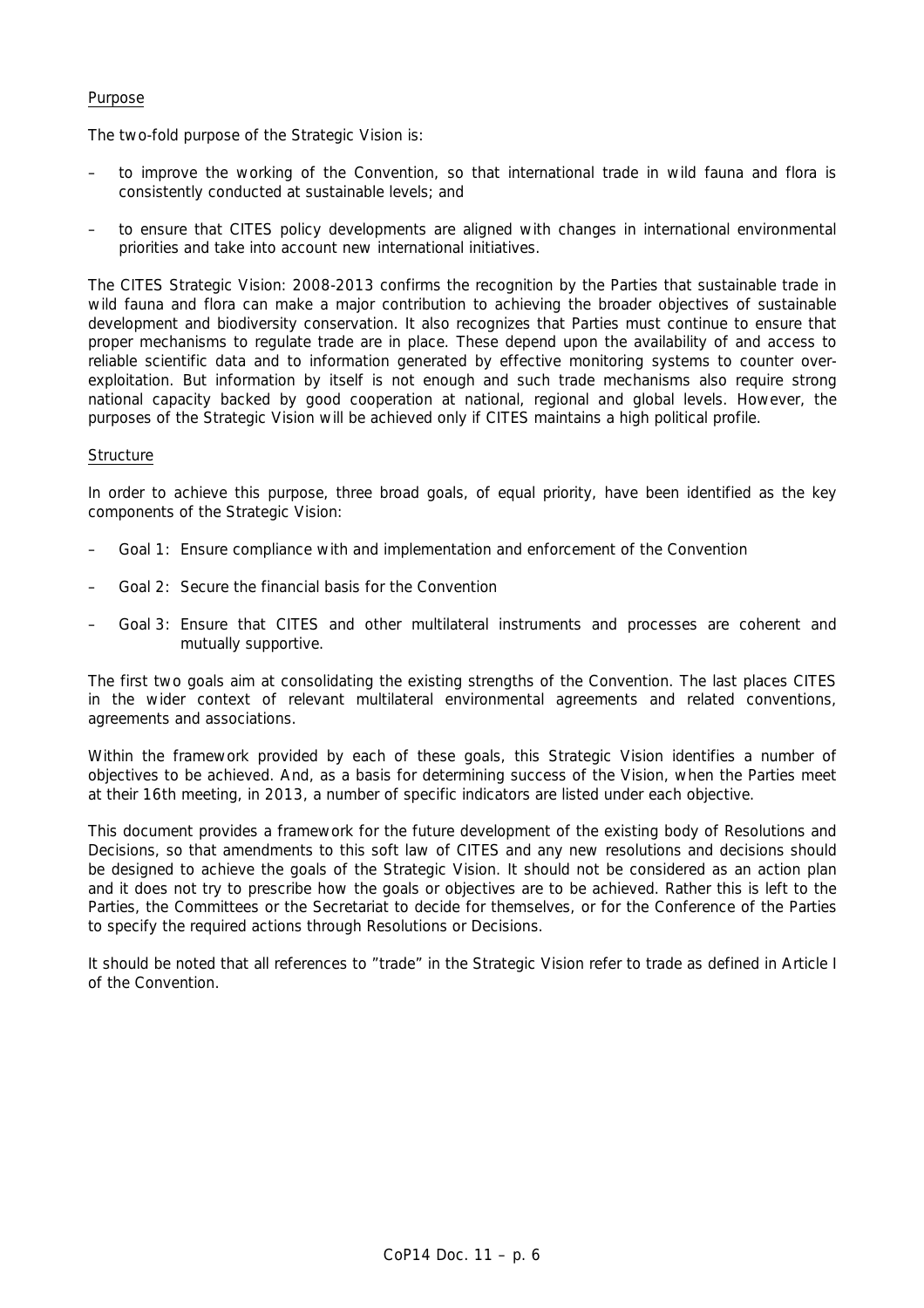#### **CITES MISSION STATEMENT**

## TO CONSERVE BIODIVERSITY BY ENSURING THAT NO SPECIES OF WILD FAUNA OR FLORA BECOMES OR REMAINS SUBJECT TO UNSUSTAINABLE EXPLOITATION THROUGH INTERNATIONAL TRADE

### **THE STRATEGIC GOALS**

The Conference of the Parties has identified three primary goals to provide the framework for the realisation of the Strategic Vision.

## *GOAL 1 ENSURE COMPLIANCE WITH AND IMPLEMENTATION AND ENFORCEMENT OF THE CONVENTION*

#### Introduction

The effectiveness of the Convention depends upon its full implementation by all Parties, whether they are consumers or producers of wild animals and plants. Full implementation relies, in turn, upon each Party's:

- commitment to the Convention and its principles;
- scientific expertise and analyses;
- enforcement; and
- capacity building.

Overall, implementation of the Convention should be aimed at ensuring the sustainable management of and responsible trade in wild fauna and flora and promoting the effective enforcement of the Convention.

#### Commitment to the Convention and its principles

The proper functioning of the Convention depends to a great extent on the commitment of Parties to comply with and implement the convention and its principles. While Parties have responsibility for conservation and management of their own fauna and flora, it is desirable that national legislation be coherent with international multilateral environment instruments and contain transparent provisions that are readily accepted and understood by all stakeholders.

### **Objective 1.1 Parties comply with their obligations under the Convention through appropriate policies, legislation and procedures.**

#### Indicators

All Parties have appropriate policies, legislation and procedures to implement the Convention.

A significant number of Parties have undergone assessments of their wildlife trade policies in accordance with Decision 13.74.

Parties have management programmes for the conservation of CITES-listed species and the recovery of Appendix-I-listed species, with the aim that they no longer satisfy the biological criteria for inclusion in that Appendix.

All Parties have fully functional Management Authorities, Scientific Authorities and enforcement authorities that have the skills and resources necessary to undertake their Convention obligations to a high standard.

Legal-acquisition findings are made on the basis of proper documentation and evidence.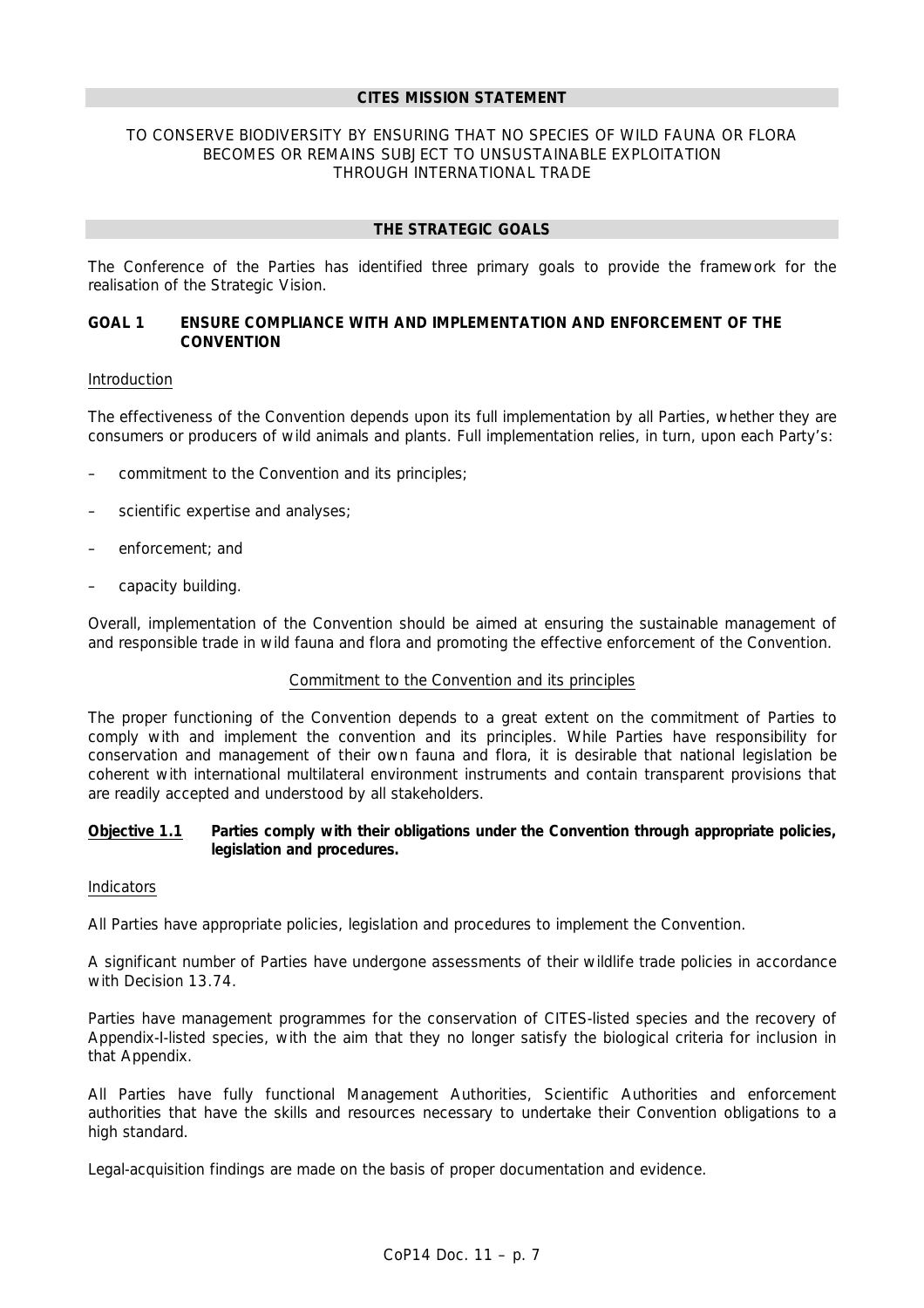## **Objective 1.2 Administrative procedures are practical, kept up to date and user-friendly.**

### Indicators

Standard procedures for the issuance of permits have been adopted by each Party, in consultation with relevant stakeholders, to ensure these are issued in a timely fashion.

As far as possible Parties have electronic systems for information management, permit issuance, marking of specimens and generating annual, biennial or other reports.

Parties are to the fullest extent possible making use of the simplified procedures provided for in Resolution Conf. 12.3 (Rev. CoP13).

## **Objective 1.3 National wildlife trade policies are consistent with policies and regulations adopted at the international level.**

### Indicators

The Resolutions of the Conference of the Parties are implemented by all Parties in a consistent manner.

Multilateral CITES processes have been further developed that reduce the need by Parties for recourse to stricter domestic measures and reservations.

Parties have coherent positions on environment and wildlife trade in international fora.

### Scientific expertise and analysis

For CITES to be an effective instrument in the conservation of wildlife, Parties must ensure that international trade is not detrimental to the survival of the species throughout their range and that species remain at a level consistent with their role in the ecosystem. In addition, the listings in the Appendices must appropriately reflect the current conservation needs of the species and be in accordance with the criteria set out in Resolution Conf. 9.24 (Rev CoP13). Regular review of the Appendices should form part of the process to achieve these aims. The listing of species is not an end in itself but should be accompanied by management or recovery plans as appropriate. Both, non-detriment findings and listings of species in the Appendices, must be made based on sound scientific information on the species' biology, distribution, population status, harvest and other biological and ecological factors.

## **Objective 1.4 The Appendices correctly reflect the conservation needs of species.**

#### Indicators

The Animals and Plants Committees, supported by the Parties, regularly review species in the Appendices to verify that they are appropriately listed on the basis of the agreed criteria, and to identify species that are not at risk from trade and might be considered for removal from the Appendices.

A resolution has been adopted specifying the procedure for the submission of amendment proposals regarding the species identified through this review.

A mechanism is in place for the regular evaluation of trade and biological information on unlisted species subject to significant levels of international trade to determine whether they would benefit from inclusion in the Appendices.

## **Objective 1.5 Robust scientific information is the basis for non-detriment findings.**

#### Indicators

The Conference of the Parties has adopted guidelines on the making of non-detriment findings, including guidance in relation to specific taxonomic groups.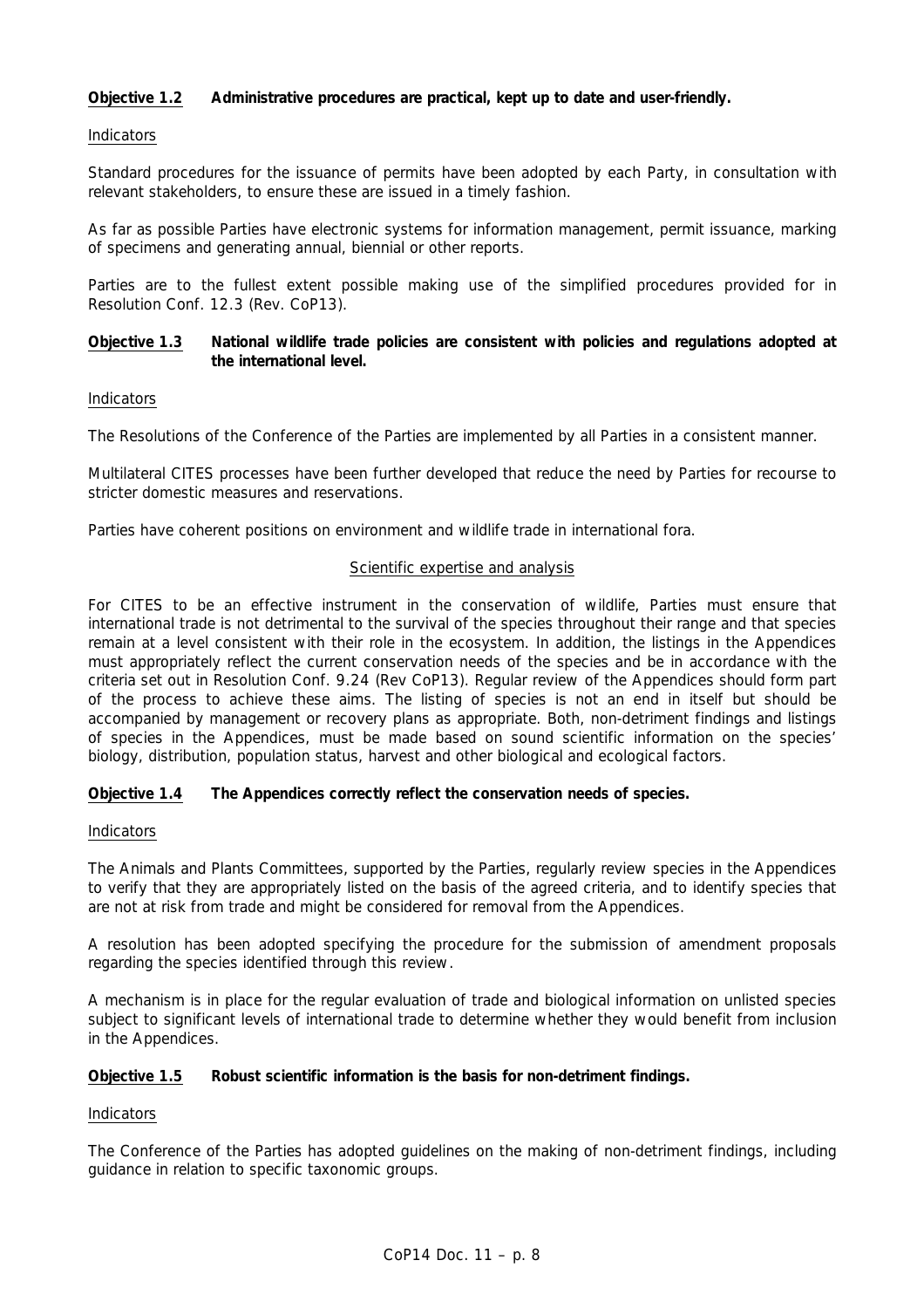The collection of information on species in trade, through field research and monitoring programmes, has been strengthened.

Non-detriment findings are made on the basis of sound and relevant scientific information and appropriate risk assessment.

## **Objective 1.6 Parties cooperate in managing shared wildlife resources.**

Indicators

Cooperative recovery plans are in place for shared populations of Appendix-I species.

Cooperative management plans are in place for shared populations of Appendix-II species.

## Enforcement

The effective implementation of CITES requires regular monitoring and inspection of CITES trade and timely and proportionate enforcement responses to detected violations. This presupposes the development or enhancement of strong multi-agency coordination mechanisms involving both CITES authorities and enforcement agencies, parity between wildlife enforcement officers and other law enforcement officers, increased attention to wildlife offences and heightened awareness among prosecutors and judges regarding their role in deterring wildlife crime. Although enforcement of the Convention is primarily a matter of national competence, bilateral, regional and global cooperation to combat illegal wildlife trade is essential. CITES implementation and enforcement depend to a large degree on efficient border and trade controls.

### **Objective 1.7 Parties are enforcing the Convention to reduce illegal wildlife trade.**

#### Indicators

A national wildlife enforcement coordination network is established by each Party with representation from all relevant enforcement bodies.

Mechanisms are developed to understand more precisely the scale of and trends in illegal trade in species in high demand and to assess the effectiveness of the corresponding enforcement measures.

Cooperation exists between national, regional and international law enforcement agencies and CITES authorities to effectively combat illegal trade in wild fauna and flora.

Parties have strengthened their enforcement of the Convention to ensure that punitive action against offenders is commensurate with the seriousness of the offence.

#### Capacity building

Capacity building is a common thread throughout this Strategic Vision. Improved national capabilities should in turn enable better management and conservation of wild animals and plants, and thus reduce the need to include species in the CITES Appendices. It is also important to consider the potential of regional coordination and cooperation for national capacity-building efforts.

## **Objective 1.8 Parties and the Secretariat have adequate capacity building programmes in place.**

#### Indicators

Capacity building programmes have been developed for training trainers.

All Parties, in collaboration with the Secretariat where appropriate, provide their staff responsible for implementing CITES with access to adequate training and information resources.

National and regional training programmes are in place for all aspects of the implementation of CITES, including the making of non-detriment findings, issuance of permits and enforcement.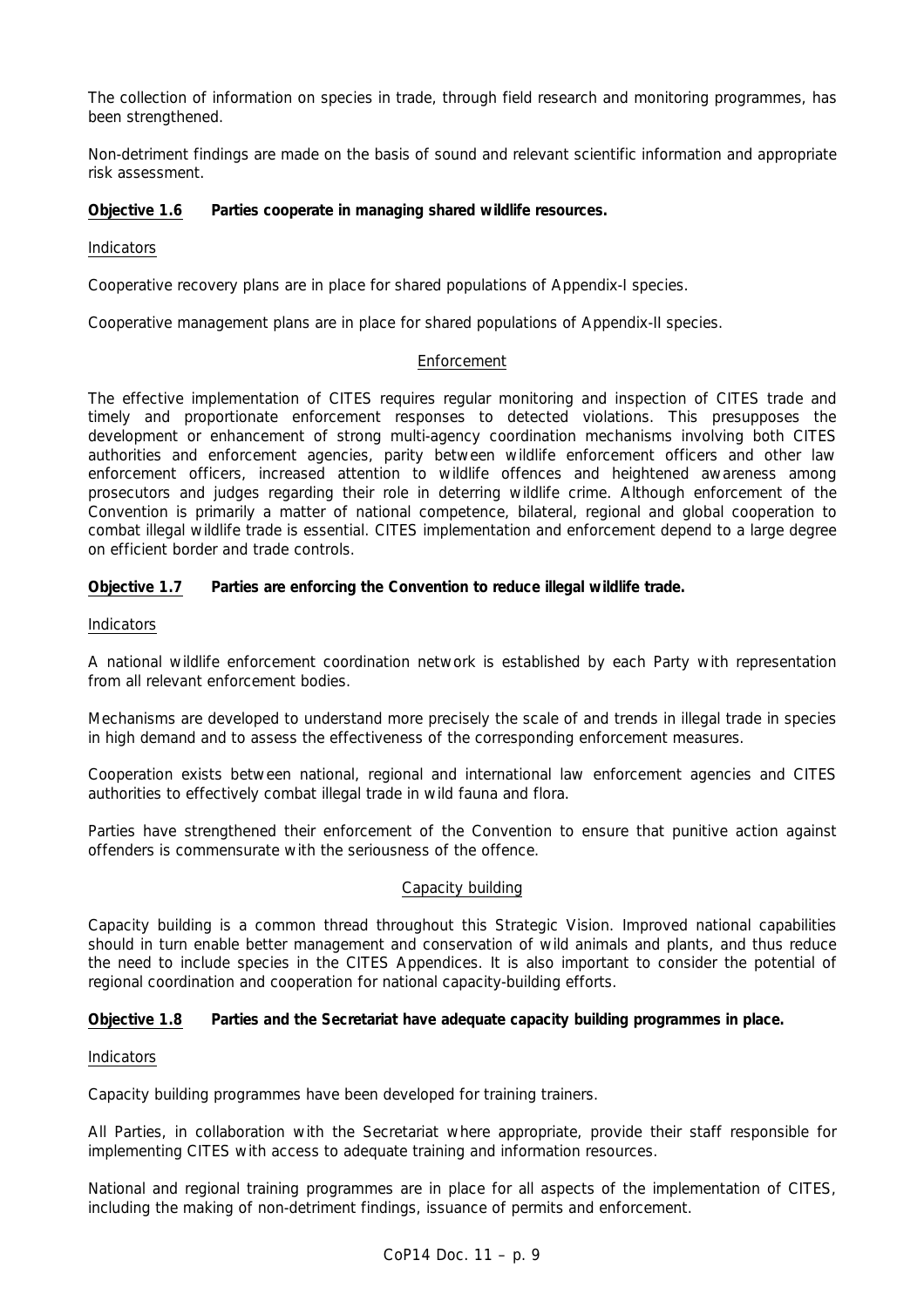The Secretariat plays an active role in coordinating the production of identification materials to ensure consistency and prevent duplication of effort.

# *GOAL 2 SECURE THE FINANCIAL BASIS FOR THE CONVENTION*

### Introduction

Successful implementation and enforcement of the Convention requires an appropriate level of funding at national and international levels.

At the national level, Parties must ensure that resources are allocated to implement the Convention so that they are able to effectively meet their obligations under the Convention. In order to offset or cover certain implementation costs, a number of countries charge for issuing permits and certificates. Other Parties are encouraged to explore these and other cost recovery options.

At the international level, funding is needed to meet the requirements of operational effectiveness of the Convention, to provide a platform for international coordination and cooperation. The Conference of the Parties, when adopting Resolutions or Decisions requiring specific activities to be undertaken, should determine whether such activities will be carried out subject to external funding. As appropriate, the Conference provides guidance regarding the priority of these activities so that Parties, the Committees and the Secretariat, use this guidance to prioritize their own activities.

Parties ensure that their agreed contributions are made so that the costs to support the work and administration of the Convention are adequately covered. The Conference of the Parties, taking into account the difficulties associated with the collection of arrears, should consider mechanisms to encourage Parties to make these contributions.

In view of the financial limitations for all Parties when considering the need to increase the budget for administration of the Convention and the implementation of Resolutions and Decisions, other ways should be explored to meet this need.

## **Objective 2.1 Financial resources are sufficient to ensure full implementation of the Convention.**

Indicators

As far as possible, Parties are recovering the costs of implementing the Convention.

Appropriate measures are in effect in relation to Parties that have repeatedly failed to meet their obligations with regard to their assessed contributions to the Trust Fund.

At the time of adoption of Resolutions and Decisions, the Conference of the Parties determines how their implementation will be funded.

The examination of sources of additional funding for implementation of CITES at national and international levels includes non-traditional sources.

## *GOAL 3 ENSURE THAT CITES AND OTHER MULTILATERAL INSTRUMENTS AND PROCESSES ARE COHERENT AND MUTUALLY SUPPORTIVE*

## Introduction

The World Summit on Sustainable Development (Johannesburg, 2002) called for a significant reduction by 2010 in the current rate of loss of biological diversity, and called for actions at all levels. The Millennium Ecosystem Assessment and the Global Biodiversity Outlook highlighted once again in 2006 the need for considerable additional efforts to achieve by 2010 a significant reduction in the current negative trend. Significantly reducing the rate of biodiversity loss is also essential for the achievement of the Millennium Development Goals and WSSD objectives relating to poverty eradication, food security, health, environmental sustainability and water. CITES contributes to achieving these goals by ensuring that international trade does not threaten the survival of wild fauna and flora. The target of the WSSD of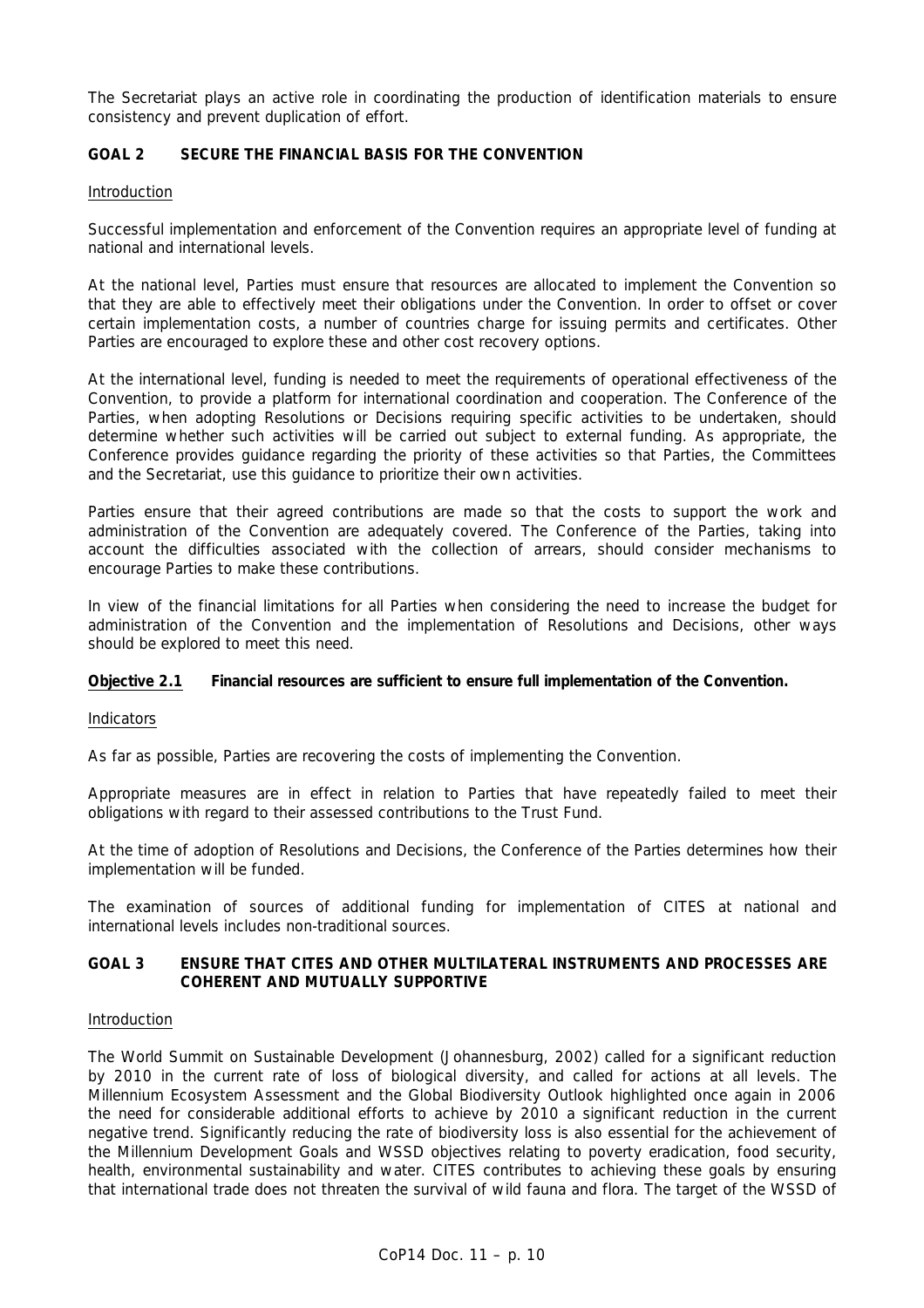significantly reducing the rate of biodiversity loss would be more easily achieved through cooperation among Parties, environmental, trade and other organizations.

The need for a coordinated process of implementation has grown as the Convention grows in complexity. It is also recognized that for CITES to successfully fulfil its mandate of ensuring that no species of wild fauna or flora becomes or remains subject to unsustainable exploitation through international trade, the evolution of CITES must take into account its continued contribution to the broader international environmental agenda. Parties should implement the provisions of the Convention, Resolutions and Decisions ensuring that CITES actions are supportive of international trade, environmental and other obligations, where such an approach contributes to the reduction of unsustainable exploitation of wildlife. Social and economic incentives can be useful in some circumstances to bring local communities and local authorities into partnership with government under an appropriate policy, legislative and financial framework.

Mutual supportiveness and effective implementation of Multilateral Environmental Agreements and enhanced cooperation among biodiversity-related conventions and processes is considered to be an important condition for effective measures to halt the loss of global biodiversity. CITES role is key towards this end.

CITES has proven to be an effective instrument for agreeing on objectives, targets and measures that prevent over-exploitation of species as result of international trade in threatened, commercially important species. In light of the high political commitment to the 2010 challenge, it is opportune to extend this role now to all species of animal and plant subject to trade that are likely to become endangered if current levels of exploitation are maintained. In this way CITES, will become an instrument for enhancing sustainable management of natural stocks and the sustainability of trade in such commodities. Although CITES does not have a definition of sustainable use, elements of the Convention on Biological Diversity's Addis Ababa Principles and Guidelines on Sustainable Use are already implicit in the functioning of CITES.

The role of CITES in achieving the above challenges is crucial and requires an effective communication strategy.

## **Objective 3.1 Funding and common implementation of CITES-related conservation projects by international financial mechanisms and other relevant institutions is significantly increased.**

#### Indicators

CITES-related projects have been developed that contribute to poverty alleviation and livelihoods of local communities.

Social and economic instruments are in place to provide benefits to local communities and conservation from wildlife trade, to an extent commensurate with the value of the specimens traded.

### **Objective 3.2 Awareness of CITES is increased and it is understood to be the proper global instrument to ensure the sustainability of wildlife trade.**

#### Indicators

A communication strategy is developed, where appropriate with other MEAs, for conveying concise, accurate and objective information about the Convention and its achievements.

A list has been developed of CITES accomplishments and lessons learned.

CITES permits are considered as a certification of sustainable trade.